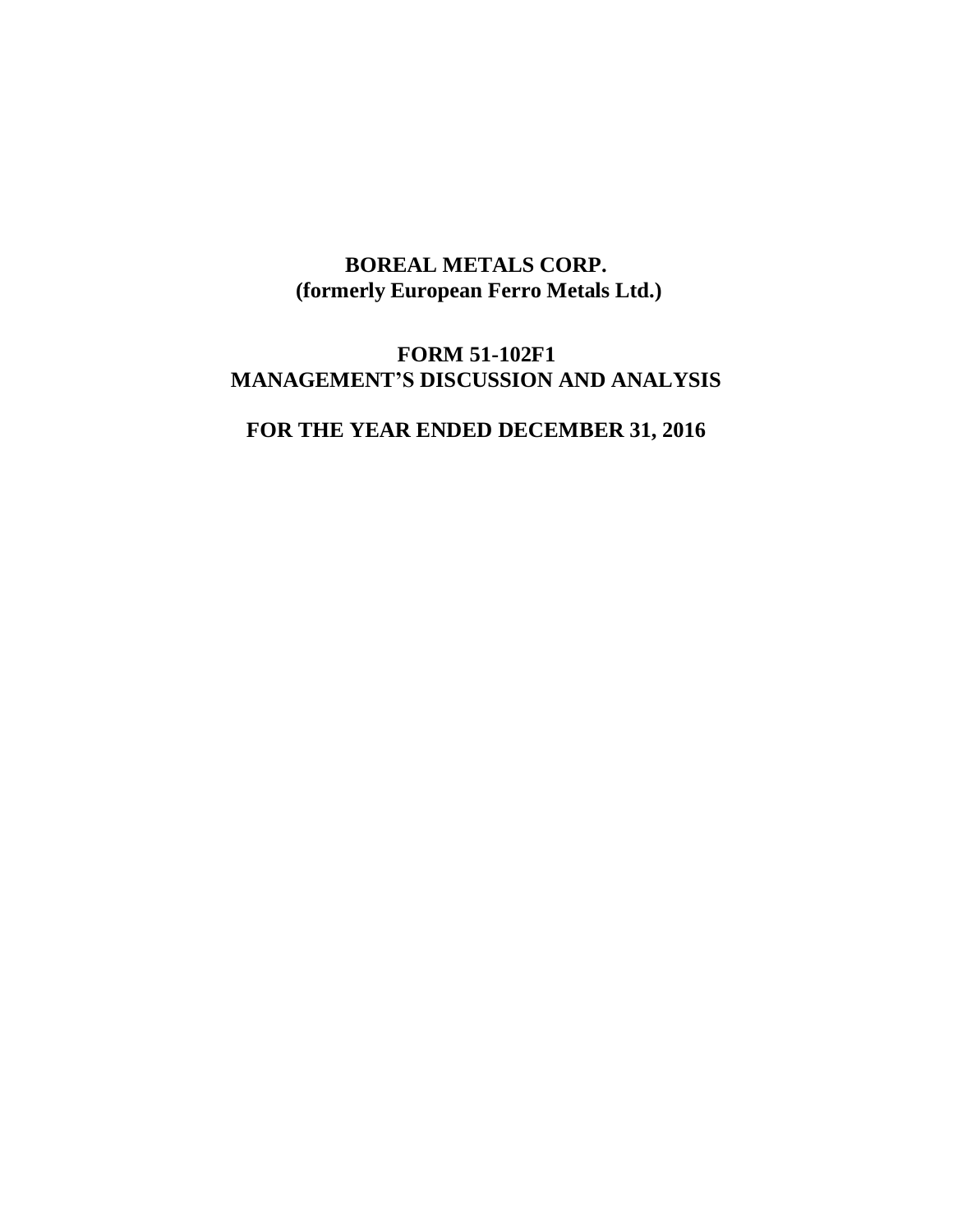The following management's discussion and analysis ("MD&A"), prepared as of April 26, 2017 should be read together with the audited consolidated financial statements for the year ended December 31, 2016 and the audited financial statements for the year ended December 31, 2015 and related notes attached thereto, which are prepared in accordance with International Financial Reporting Standards. All amounts are stated in Canadian dollars unless otherwise indicated.

Additional information related to European Ferro Metals Ltd. (the "Company") is available for view on SEDAR at [www.sedar.com.](http://www.sedar.com/)

# **Forward Looking Statements**

This MD&A contains certain forward-looking statements and information relating to the Company that are based on the beliefs of our management as well as assumptions made by and information currently available to us. When used in this document, the words "anticipate", "believe", "estimate", "expect" and similar expressions, as they relate to our company or our management, are intended to identify forward-looking statements. This MD&A contains forward-looking statements relating to, among other things, regulatory compliance, the sufficiency of current working capital, the estimated cost and availability of funding for the continued exploration and development of our exploration properties. Such statements reflect the current views of management with respect to future events and are subject to certain risks, uncertainties and assumptions. Many factors could cause the actual results, performance or our achievements to be materially different from any future results, performance or achievements that may be expressed or implied by such forward-looking statements.

# **Description of Business**

The Company was incorporated under the Business Corporations Act, British Columbia on December 31, 2013 and is considered to be in the exploration stage with respect to its mineral properties. On November 7, 2016, the Company changed its name to Boreal Metals Corp. The Company's head office address is 340 - 233 West 1st Street, North Vancouver, BC V7M 1B3.

On April 1, 2014, the Company commenced trading on the Canadian Securities Exchange ("CSE") under the trading symbol "EFM". On April 12, 2016, the CSE delisted the Company for being in default of CSE requirements. As of the date of the financial statements the Company's common shares were delisted from trading on the CSE.

# **Significant Events**

On April 30, 2016, the Company appointed Karl Antonius as President, Chief Executive Officer and director and Dennis Mee as Chief Financial Officer and director of the Company. Jon Sherron has resigned as President of the Company but remains on the Board of Directors. On February 10, 2017, Patricio Varas was appointed as chairman and as a director of the Company

On February 14, 2017, the Company closed its share purchase agreement with Eurasian Minerals Inc. ("Eurasian") and has acquired two companies at exploration stage that were wholly-owned subsidiaries of Eurasian which together represent a portfolio of four Scandinavian base and precious metal exploration projects. EMX Exploration Scandinavia AB and Iekelvare Minerals AB (together referred to as the "Swedish Companies") are now wholly-owned subsidiaries of the Company. To acquire the Swedish Companies, the Company issued 1,713,390 common shares to Eurasian.

On April 4, 2017, the Company closed a non-brokered private placement of 12,270,000 units at \$0.05 per unit. Each unit will consist of one common share and one-half of one transferable share purchase warrant, each whole warrant exercisable into one additional common share at a price of \$0.10 per share for a period of one year from the date of issue. As of December 31, 2016, \$289,379 of share subscription was received towards this private placement.

## **Selected Annual Financial Information**

The Company's Consolidated Financial Statements for the years ended December 31, 2016, 2015, and 2014 have been prepared in accordance with International Financial Reporting Standards ("IFRS") as issued by the International Accounting Standards Board ("IASB"). The following selected financial information is taken from the annual consolidated financial statements and should be read in conjunction with those statements.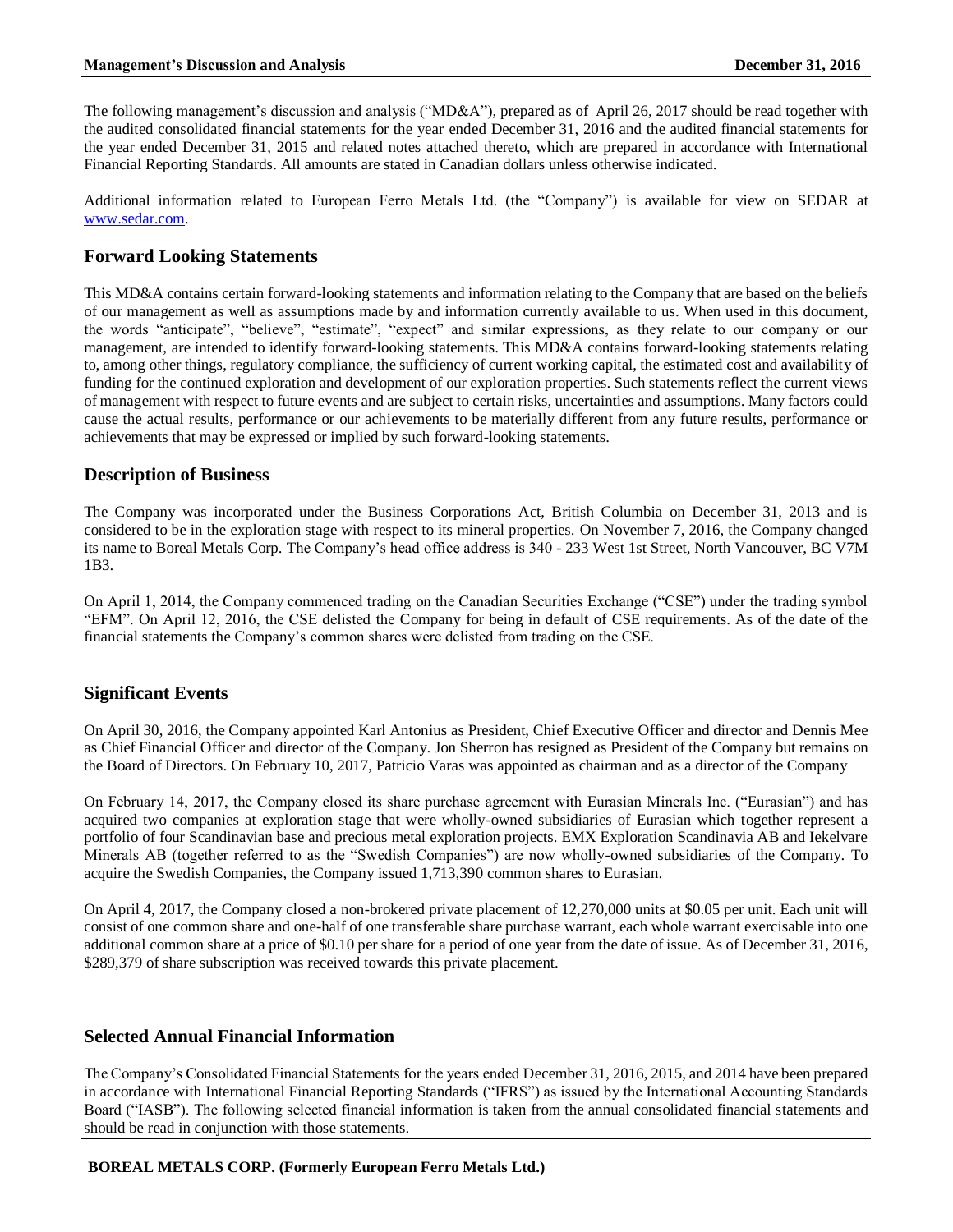#### **Management's Discussion and Analysis December 31, 2016**

|                                         | December 31, 2016 | December 31, 2015 | December 31, 2014 |  |
|-----------------------------------------|-------------------|-------------------|-------------------|--|
| Cash                                    | 196.987<br>S.     | 77                | 2,246             |  |
| <b>Total Assets</b>                     | 205,918           | 5,084             | 5,782             |  |
| <b>Total Liabilities</b>                | 181,551           | 98,555            | 58,586            |  |
| Shareholders' equity (deficiency)       | 24,367            | (93, 471)         | (52, 804)         |  |
| Net loss and comprehensive loss         | (171, 541)        | (40,667)          | (231, 539)        |  |
| Basic and diluted loss per common share | (0.02)            | (0.01)            | (0.03)            |  |

## **Results of Operations**

#### *Year ended December 31, 2016 and 2015*

During the year ended December 31, 2016, the Company incurred a net loss of \$171,541, an increase of \$130,874 compared to \$40,667 net loss incurred during the year ended December 31, 2015.

In 2016, the Company's professional fees totaled \$31,251 compared to \$13,383 in 2015. The professional fees consist of legal and accounting charges.

The regulatory, filing and transfer agent's fees were \$13,155 in 2016 vs \$17,733 in 2015.

During the year ended December 31, 2016, the Company incurred \$6,556 of general and administration expenses. In 2015, general and administrative expenses totaled \$2,875.

In fiscal 2016, the Company recorded \$57,421 (2016 - \$Nil) in travel expenses and \$63,158 (2015 - \$6,676) in consulting fees for the due diligence work done on the new project acquisition (see Significant Events).

*Cash flows for the year ended December 31, 2016 and 2015*

At December 31, 2016, the Company had \$196,987 cash, compared to \$77 cash at December 31, 2015.

In the year ended December 31, 2016, the Company received \$60,337 as a short-term loan from a director of the Company and collected \$289,379 of share subscription for the financing closed on April 4, 2017.

In 2016, net cash used in operating activities was \$152,806 compared to the net cash used in operating activities in 2015 of \$36,026. The cash used in operating activities consisted of the operating expenses of the Company.

During the year ended December 31, 2016, the Company didn't use any cash in investing activities.

#### **Summary of Quarterly Results**

.

|                                       | December 31, September 30, |           | June 30,   | March 31, December 31, September 30, |           |           | June 30,  | March 31, |
|---------------------------------------|----------------------------|-----------|------------|--------------------------------------|-----------|-----------|-----------|-----------|
|                                       | 2016                       | 2016      | 2016       | 2016                                 | 2015      | 2015      | 2015      | 2015      |
|                                       | \$                         | \$        | \$         | \$                                   | \$        | \$        | \$        | \$.       |
| Cash                                  | 196.987                    | 76.381    | 5.504      | 14.443                               | 77        | 244       | 889       | 449       |
| Total assets                          | 205,918                    | 83.859    | 11,298     | 19.775                               | 5.007     | 4.992     | 5,462     | 4,381     |
| <b>Total liabilities</b>              | 181,551                    | 173.233   | 119.641    | 119.880                              | 98.555    | 75,092    | 71.942    | 67.976    |
| Working capital<br>(deficiency)       | 24,367                     | (89, 374) | (108, 343) | (100, 105)                           | (93, 471) | (70, 100) | (66, 480) | (63, 595) |
| Net loss and<br>comprehensive<br>loss | (85,766)                   | (56, 031) | (8,238)    | (6,634)                              | (23,369)  | (3,621)   | (2,886)   | (10,791)  |
| Basic and diluted<br>loss per share   | (0.01)                     | (0.01)    | (0.00)     | (0.00)                               | (0.01)    | (0.00)    | (0.00)    | (0.00)    |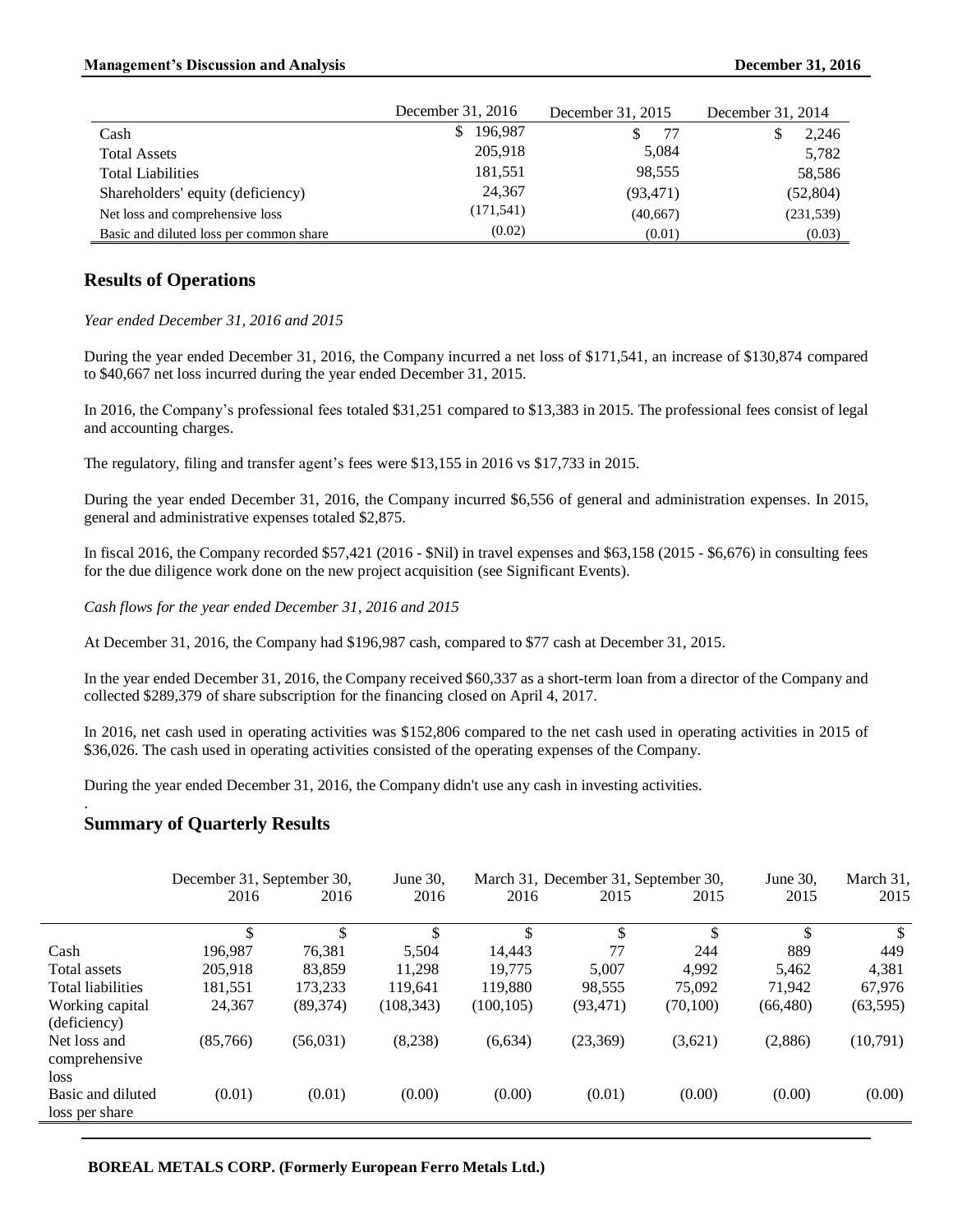*Three months ended December 31, 2016 and 2015*

During the three months ended December 31, 2016, the Company incurred a net loss of \$100,638 compared to \$23,369. The increase of \$77,269 is related to the Company engagement in the new acquisition. As a result, \$33,433 (2015 - \$6,676) of consulting fees and \$46,663 (2015 - \$Nil) of travel expenses were recorded in the fourth quarter of 2016. Professional and admirative fees increased by \$3,592 and \$4,731, respectively.

# **Liquidity and Capital Resources**

To date, the Company has not yet realized profitable operations. The Company currently requires additional financing to continue in business and there can be no assurances that such financing will be available or if available, will be on reasonable terms.

These consolidated financial statements have been prepared assuming the Company will continue on a going-concern basis. The Company has incurred losses since inception and the ability of the Company to continue as a going-concern depends upon its ability to develop profitable operations and to continue to raise adequate financing. Management is actively targeting sources of additional financing through alliances with financial, exploration and mining entities, or other business and financial transactions which would assure continuation of the Company's operations and exploration programs. In order for the Company to meet its liabilities as they come due and to continue its operations, the Company is solely dependent upon its ability to generate such financing.

There can be no assurance that the Company will be able to obtain adequate financing in the future or that the terms of such financing will be favorable. If adequate financing is not available when required, the Company may be required to delay, scale back or eliminate programs and may be unable to continue in operation. The Company may seek such additional financing through debt or equity offerings, but there can be no assurance that such financing will be available on terms acceptable to the Company or at all. Any equity offering will result in dilution to the ownership interests of the Company's shareholders and may result in dilution to the value of such interests.

The Company's revenues, if any, are expected to be in large part derived from the mining and sale of minerals and metals or interests related thereto. The economics of developing and producing properties are affected by many factors including the cost of operations and the market price of the mineral resource. Depending on the market price of mineral resources, the Company may determine that it is impractical to continue commercial production.

## **Short-Term Loan from Related Party**

#### **Short-term loans from related party**

As at December 31, 2016, the Company's director advanced to the Company an amount of \$94,195 (December 31, 2015 - \$33,858) by the way of short-term loans. These are an unsecured, non-interest bearing and due on demand loans.

## **Related Party Transactions**

Key management personnel include the Chief Executive Officer ("CEO"), Chief Financial Officer ("CFO") and Directors of the Company.

During the year ended December 31, 2016, the Company accrued \$12,000 to its directors. As of December 31, 2016, \$8,100 is payable to these directors.

As at December 31, 2016, the Company's director advanced to the Company an amount of \$94,195 (December 31, 2015 - \$33,858) by the way of short-term loans. These are an unsecured, non-interest bearing and due on demand loans.

All related party transactions are in the normal course of operations and have been measured at the agreed to amounts, which is the amount of consideration established and agreed to by the related parties.

#### **Financial Instruments and Other Instruments**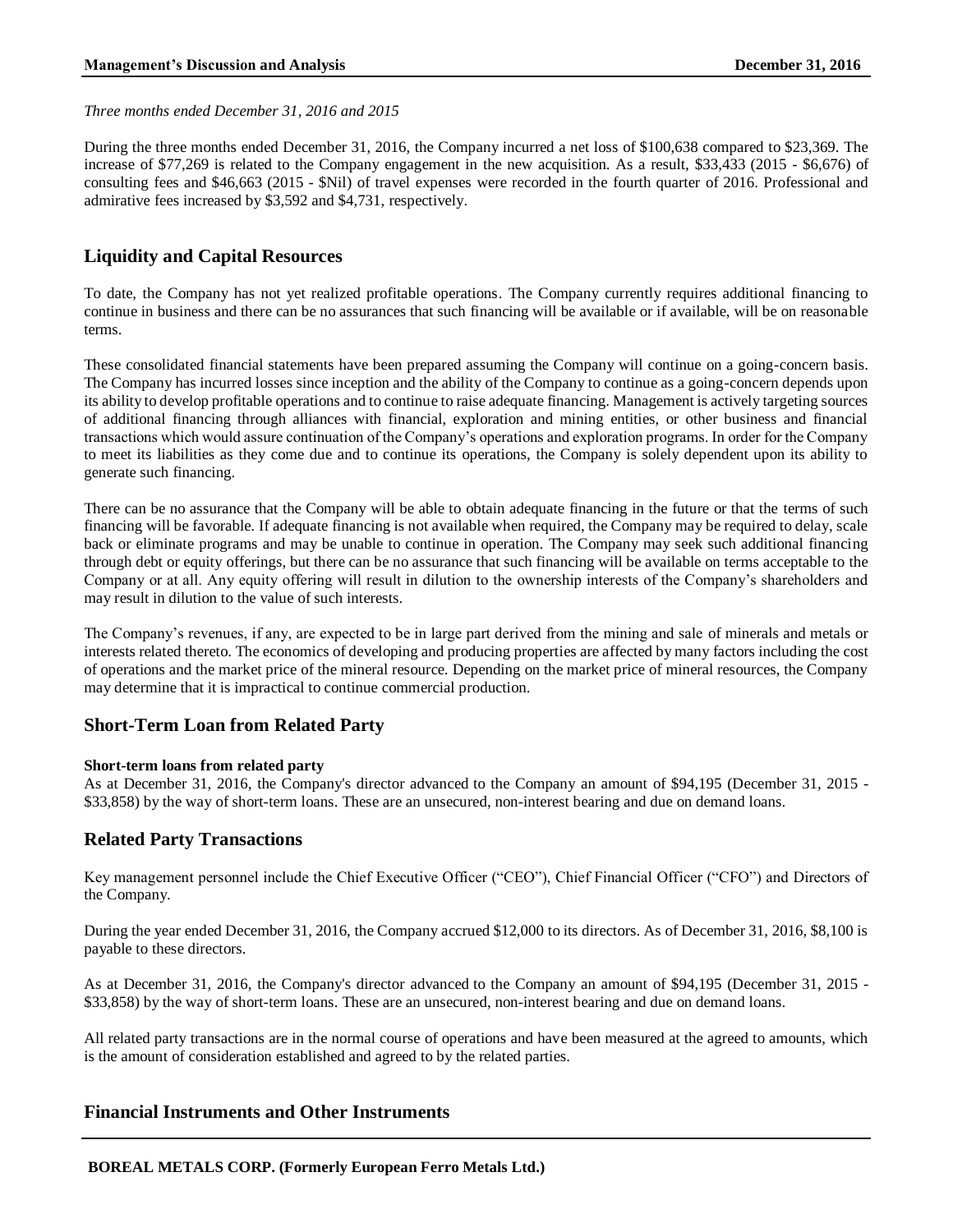#### **Financial instruments**

Financial assets and liabilities are classified in the fair value hierarchy according to the lowest level of input that is significant to the fair value measurement. Assessment of the significance of a particular input to the fair value measurement requires judgement and may affect placement within the fair value hierarchy levels. The hierarchy is as follows:

- Level 1: quoted prices (unadjusted) in active markets for identical assets or liabilities.
- Level 2: inputs other than quoted prices included in Level 1 that are observable for the asset or liability, either directly (i.e., as prices) or indirectly (i.e., derived from prices).
- Level 3: inputs for the asset or liability that are not based on observable market data (unobservable inputs).

The fair value of cash and accounts payable and accrued liabilities and short-term loan from related party approximate their carrying amounts due to the short term nature of the financial instruments. Cash is classified as financial assets fair value through profit or loss and is measured using level 1 inputs of the fair value hierarchy. Accounts payable and accrued liabilities and short-term loan from related party are classified as financial liabilities fair value through profit or loss.

#### *Risk management*

The Company is exposed to varying degrees to a variety of financial instrument related risks:

#### *Credit risk*

Credit risk is the risk that the counterparty to a financial instrument will cause a financial loss for the Company by failing to discharge its obligations. The Company's credit risk is primarily attributable to its liquid financial assets including cash. The Company limits its exposure to credit risk on liquid financial assets through maintaining its cash with high-credit quality financial institutions.

#### *Liquidity risk*

Liquidity risk is the risk that the Company will not be able to meet its obligations associated with its financial liabilities. The Company's approach to managing liquidity risk is to ensure that it will have sufficient liquidity to meet liabilities when due. The Company is currently investigating financing opportunities so that it has sufficient liquidity to meet liabilities when due.

There can be no assurance the Company will be able to obtain required financing in the future on acceptable terms. The Company anticipates it will need additional capital in the future to finance on-going exploration of its properties, such capital to be derived from the completion of other equity financings. The Company has limited financial resources, has no source of operating income and has no assurance that additional funding will be available to it for future exploration and development of its project. The ability of the Company to arrange additional financing in the future will depend, in part, on the prevailing capital market conditions and exploration success. In recent years, the securities markets have experienced wide fluctuations in price which have not necessarily been related to the operating performance, underlying asset values or prospects of such companies. There can be no assurance that continual fluctuations in price will not occur. Any quoted market for the common shares may be subject to market trends generally, notwithstanding any potential success of the Company in creating revenue, cash flows or earnings.

#### *Market risk*

Market risk is the risk of loss that may arise from changes in market factors such as interest rates, foreign exchange rates, and commodity and equity prices.

#### Currency risk

The Company is exposed to financial risk related to fluctuations in foreign exchange rates. Foreign currency risk is limited to the portion of the Company's business transactions denominated in currencies other than the Canadian Dollar.

#### Interest rate risk

The Company's exposure to interest rate risk arises from the interest rate impact on cash. The Company's policy is to invest cash at floating rates of interest, in order to maintain liquidity, while achieving a satisfactory return for shareholders. There is minimal risk that the Company would recognize any loss as a result of a decrease in the fair value.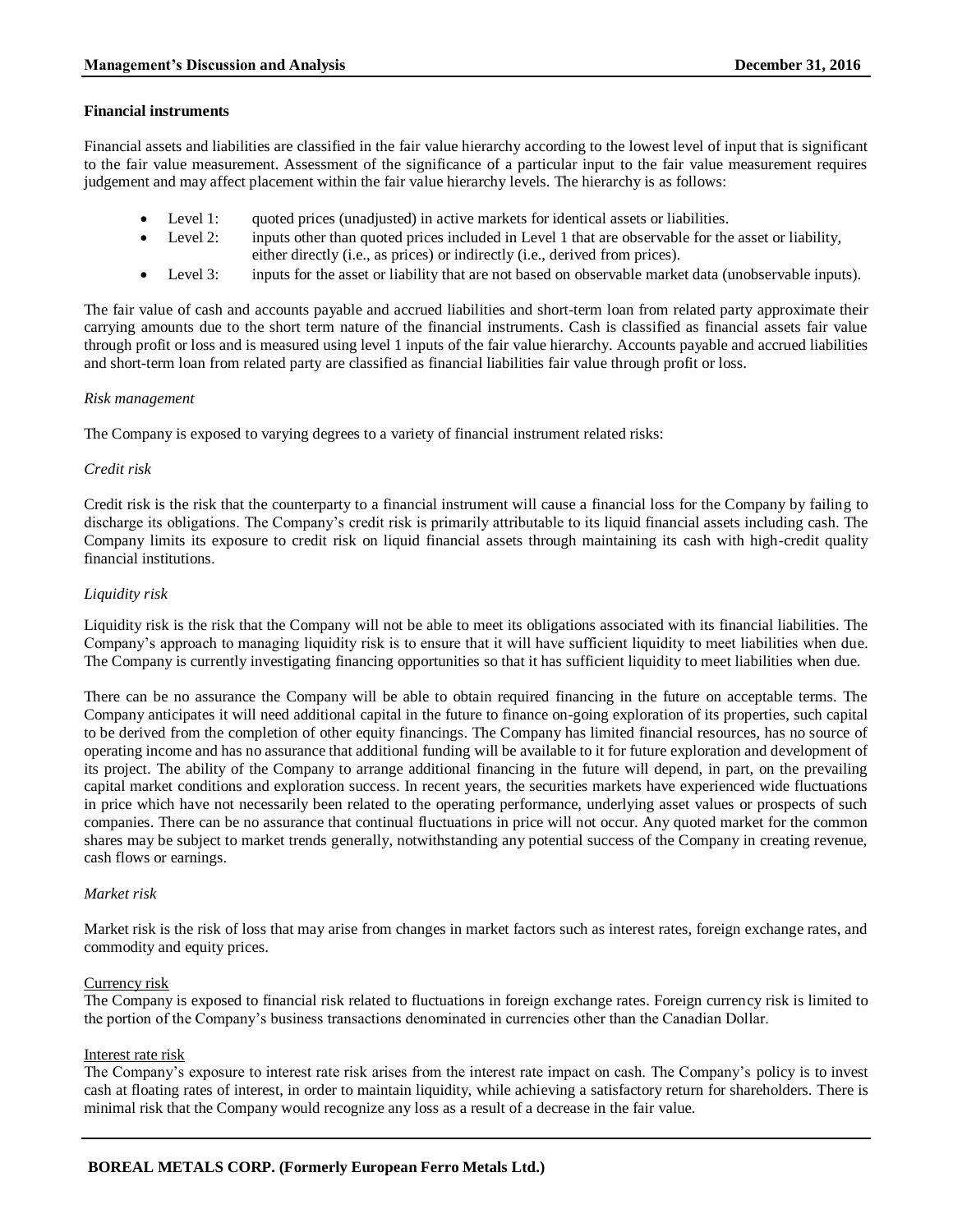#### **Management's Discussion and Analysis December 31, 2016**

#### Price risk

The Company is exposed to price risk with respect to commodity prices. The Company closely monitors commodity prices to determine the appropriate course of action to be taken by the Company.

## **Segment Information**

The Company operates in one business segment. As at December 31, 2016, the Company does not have any exploration or mineral properties.

### **Proposed Transactions**

On November 10, 2016, the Company entered into a Share Purchase Agreement with Eurasian Minerals Inc., to acquire all of the issued and outstanding shares of EMX Exploration Scandinavia AB.("EESAB") and Iekevare Minerals AB("Iekelvare") .

## **Subsequent Events**

On February 10, 2017, Patricio Varas was appointed as chairman and as a director of the Company.

On February 14, 2017, the Company closed its share purchase agreement with Eurasian Minerals Inc. ("Eurasian") and has acquired two companies at exploration stage that were wholly-owned subsidiaries of Eurasian which together represent a portfolio of four Scandinavian base and precious metal exploration projects. EMX Exploration Scandinavia AB and Iekelvare Minerals AB (together referred to as the "Swedish Companies") are now wholly-owned subsidiaries of the Company. To acquire the Swedish Companies, the Company issued 1,713,390 common shares to Eurasian.

On April 4, 2017, the Company closed a non-brokered private placement of 12,270,000 units at \$0.05 per unit. Each unit will consist of one common share and one-half of one transferable share purchase warrant, each whole warrant exercisable into one additional common share at a price of \$0.10 per share for a period of one year from the date of issue. As of December 31, 2016, \$289,379 of share subscription was received towards this private placement.

## **Off-Balance Sheet Arrangements**

The Company does not have any off-balance sheet arrangements as at December 31, 2016 and 2015.

## **Significant Accounting Policies**

These consolidated financial statements, including comparatives, were prepared in accordance with the accounting policies described in the Company's annual financial statements for the year ended December 31, 2016. There have been no changes to the Company's critical accounting estimates and judgments during the year ended December 31, 2016.

## **Critical Accounting Estimates**

The preparation of the unaudited consolidated financial statements requires management to make judgments and estimates and form assumptions that affect the reported amounts of assets and liabilities at the date of the financial statements and reported amounts of expenses during the reporting period. On an ongoing basis, management evaluates its judgments and estimates in relation to assets, liabilities and expenses. Management uses historical experience and various other factors it believes to be reasonable under the given circumstances as the basis for its judgments and estimates. Actual outcomes may differ from these estimates.

The most significant estimates relate to the valuation of deferred income tax amounts and impairment testing. The value of deferred tax assets is evaluated based on the probability of realization; the Company has assessed that it is improbable that such assets will be realized and has accordingly not recognized a value for deferred taxes.

The most significant judgments relate to the recoverability of capitalized amounts, recognition of deferred tax assets and liabilities and the determination of the economic viability of a project.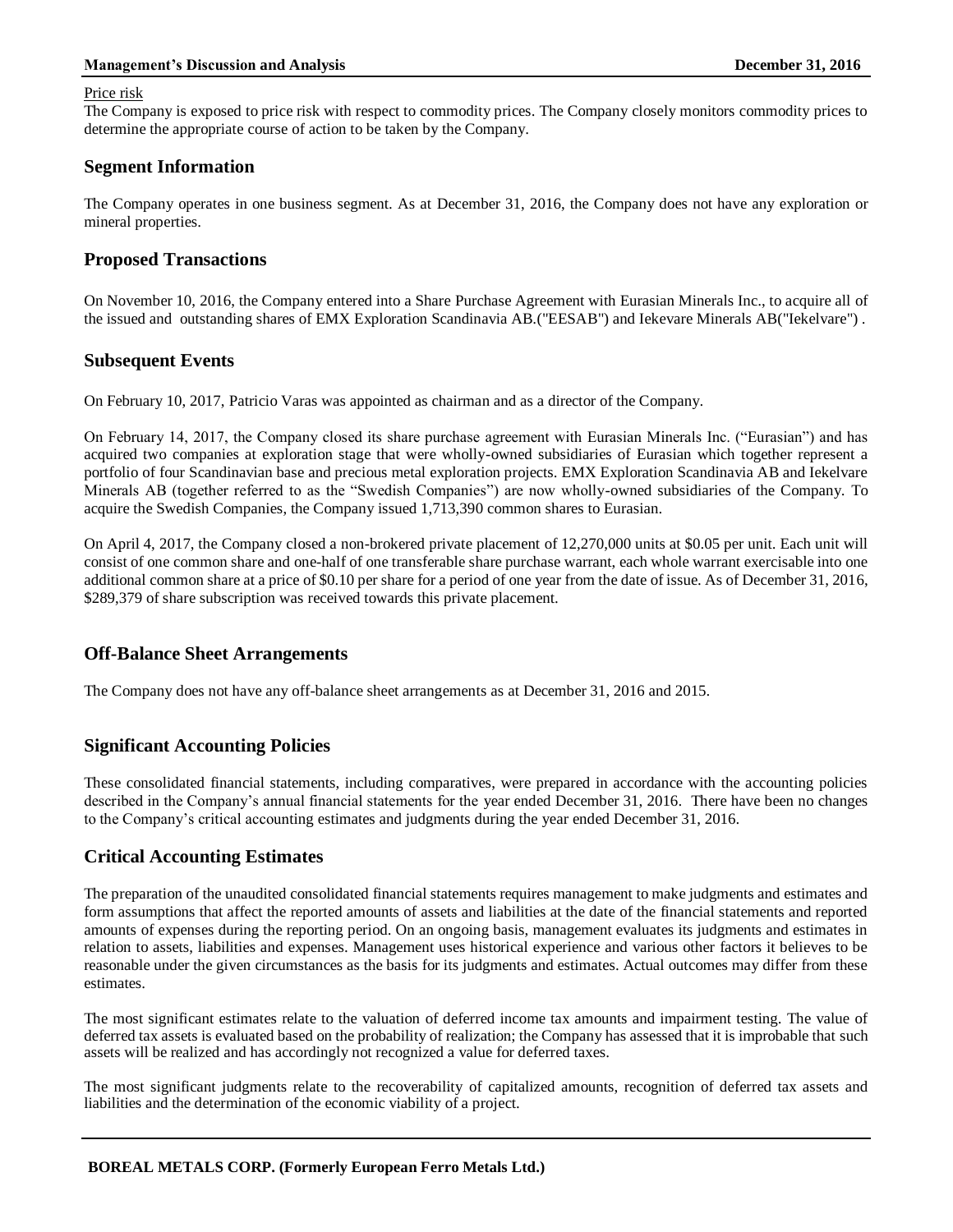#### **New standards not yet adopted**

IFRS 9, Financial Instruments: Classification and Measurement, issued in December 2009, effective for annual periods beginning on or after January 1, 2018, with early adoption permitted, introduces new requirements for the classification and measurement of financial instruments. Management anticipates that this standard will be adopted in the Company's financial statements for the period beginning January 1, 2018. The Company is currently evaluating the impact of the adoption of this standard on its consolidated financial statements.

## **Outstanding Share Data**

As at December 31, 2016, the Company has 8,610,000 common shares outstanding and 26,060,000 shares as of the date of this MD&A.

On February 14, 2017, the Company issued 1,713,390 common shares to Eurasian on the acquisition of the Swedish Companies.

On April 4, 2017, the Company closed a non-brokered private placement of 12,270,000 units at \$0.05 per unit. Each unit will consist of one common share and one-half of one transferable share purchase warrant, each whole warrant exercisable into one additional common share at a price of \$0.10 per share for a period of one year from the date of issue.

On April 4, 2017, 3,466,610 common shares of the Company were issued to Eurasian pursuant to Eurasian's antidilution right.

As at December 31, 2016, the Company had not issued any stock options or share purchase warrants and had 6,135,000 warrants as at the date of this MD&A. 6,135,000 transferrable share purchase warrants were issued on April 4, 2017, at a price of \$0.10 for a period of one year in connection to the closed non-brokered private placement.

## **Management's Responsibility for Financial Statements**

Information provided in this report, including the financial statements, is the responsibility of management. In the preparation of these statements, estimates are sometimes necessary to make a determination of future value for certain assets or liabilities. Management believes such estimates have been based on careful judgments and have been properly reflected in the accompanying financial statements. Management maintains a system of internal controls to provide reasonable assurances that the Company's assets are safeguarded and to facilitate the preparation of relevant and timely information.

# **Risk Factors**

*Our exploration programs may not result in a commercial mining operation.*

Mineral exploration involves significant risk because few properties that are explored contain bodies of ore that would be commercially economic to develop into producing mines. Our mineral properties are without a known body of commercial ore and our proposed programs are an exploratory search for ore. We do not know whether our current exploration programs will result in any commercial mining operation. If the exploration programs do not result in the discovery of commercial ore, we will be required to acquire additional properties and write-off all of our investments in our existing properties.

#### *We may not have sufficient funds to complete further exploration programs.*

We have limited financial resources, do not generate operating revenue and must finance our exploration activity by other means. We do not know whether additional funding will be available for further exploration of our projects or to fulfill our anticipated obligations under our existing property agreements. If we fail to obtain additional financing, we will have to delay or cancel further exploration of our properties, and we could lose all of our interest in our properties.

#### *Factors beyond our control may determine whether any mineral deposits we discover are sufficiently economic to be developed into a mine.*

The determination of whether our mineral deposits are economic is affected by numerous factors beyond our control. These factors include market fluctuations for precious metals; metallurgical recoveries associated with the mineralization; the proximity and capacity of natural resource markets and processing equipment; costs of access and surface rights; and government regulations governing prices, taxes, royalties, land tenure, land use, importing and exporting of minerals and environmental protection.